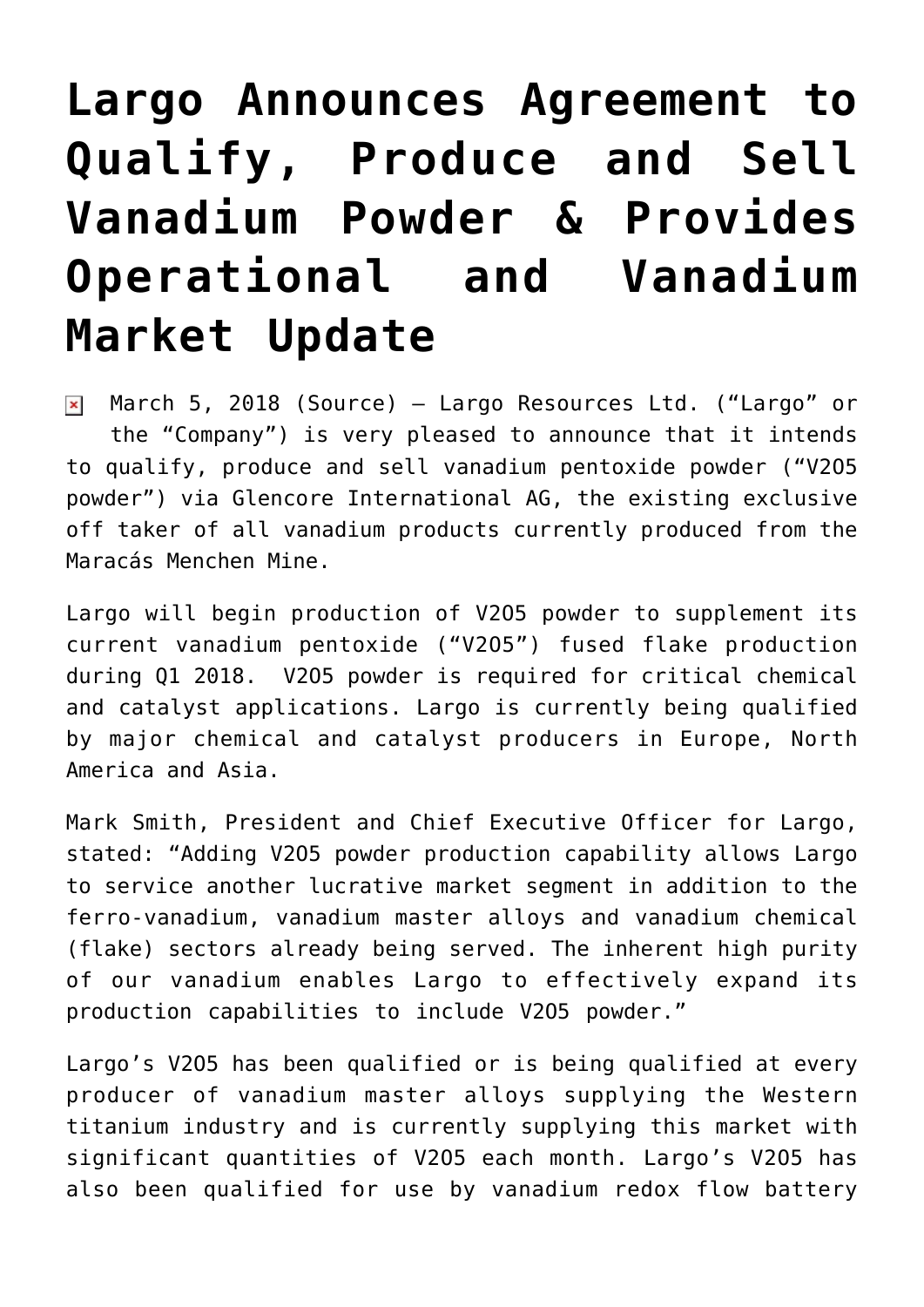developers and electrolyte producers in North America, Europe and China.

Production at the Maracás Menchen Mine totalled 706 tonnes of V2O5 for the month of January and 645 tonnes of V2O5 for the month of February. Lower production during January and February was attributable to temporary maintenance performed on the cooler refractory system, which has now been completed. Production will return to nameplate capacity of ~800 tonnes of V2O5 per month from March onwards, except for July, when the Company is planning a 7-day shutdown to replace the refractory in the cooler and kiln.

The London Metal Bulletin price for V2O5 as at March 2, 2018 was trading in the range of US\$14.00 to US\$14.50 per pound of V2O5. This level increased from the December 31, 2017 price range of US\$9.60 to US\$9.90 per pound of V2O5.

## **About Largo**

Largo Resources Ltd. is a strategic mineral company focused on the production of vanadium pentoxide at its Vanadio de Maracás Menchen Mine. Vanadium is primarily used as an alloy to strengthen steel and reduce its weight. Vanadium enhanced steels are used in a vast and growing range of products that are used and encountered every day; including, rebar, automobiles, transport infrastructure etc. As trends in the steel industry now demand increasingly stronger and lighter products for advanced applications, the use of vanadium is expected to grow over the medium and long term. Largo also has interests in a portfolio of other projects, including: a 100% interest in the Currais Novos Tungsten Tailings Project in Brazil; a 100% interest in the Campo Alegre de Lourdes Iron-Vanadium Project in Brazil; and a 100% interest in the Northern Dancer Tungsten-Molybdenum property in the Yukon Territory, Canada. For more information, please visit [www.largoresources.com](http://www.largoresources.com/).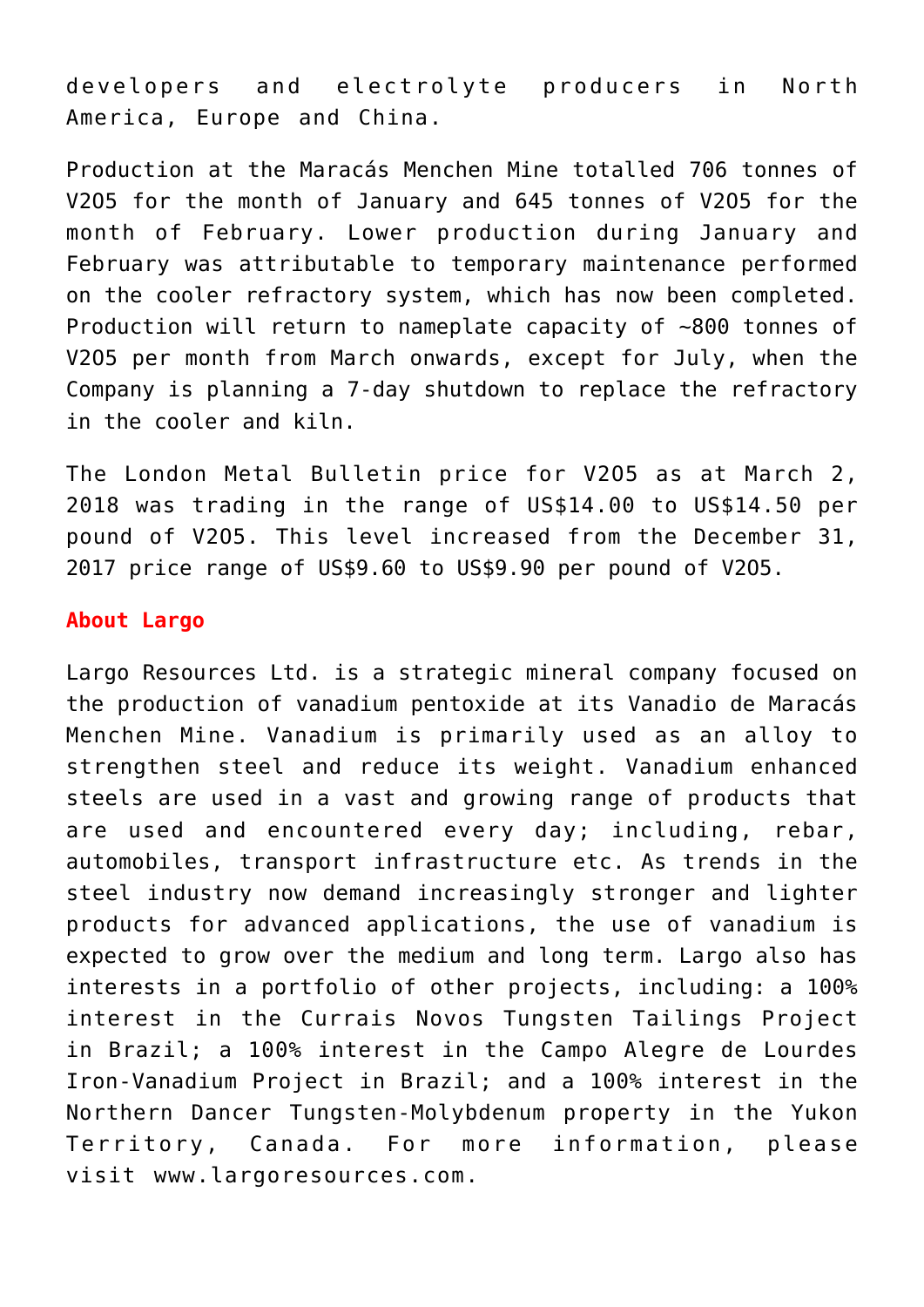*Disclaimer:*

*This press release contains forward-looking information under Canadian securities legislation. Forward-looking information includes, but is not limited to, statements with respect to completion of any financings; Largo's development potential and timetable of its operating, development and exploration assets; Largo's ability to raise additional funds necessary; the future price of vanadium, tungsten and molybdenum; the estimation of mineral reserves and mineral resources; conclusions of economic evaluation; the realization of mineral reserve estimates; the timing and amount of estimated future production, development and exploration; costs of future activities; capital and operating expenditures; success of exploration activities; mining or processing issues; currency exchange rates; government regulation of mining operations; and environmental risks. Generally, forward-looking statements can be identified by the use of forward-looking terminology such as "plans", "expects" or "does not expect", "is expected", "budget", "scheduled", "estimates", "forecasts", "intends", "anticipates" or "does not anticipate", or "believes", or variations of such words and phrases or statements that certain actions, events or results "may", "could", "would", "might" or "will be taken", "occur" or "be achieved". All information contained in this news release, other than statements of current and historical fact, is forward looking information. Forward-looking statements are subject to known and unknown risks, uncertainties and other factors that may cause the actual results, level of activity, performance or achievements of the Largo to be materially different from those expressed or implied by such forwardlooking statements, including but not limited to those risks described in the annual information form of Largo and in its public documents filed on SEDAR from time to time.*

*Forward-looking statements are based on the opinions and estimates of management as of the date such statements are*